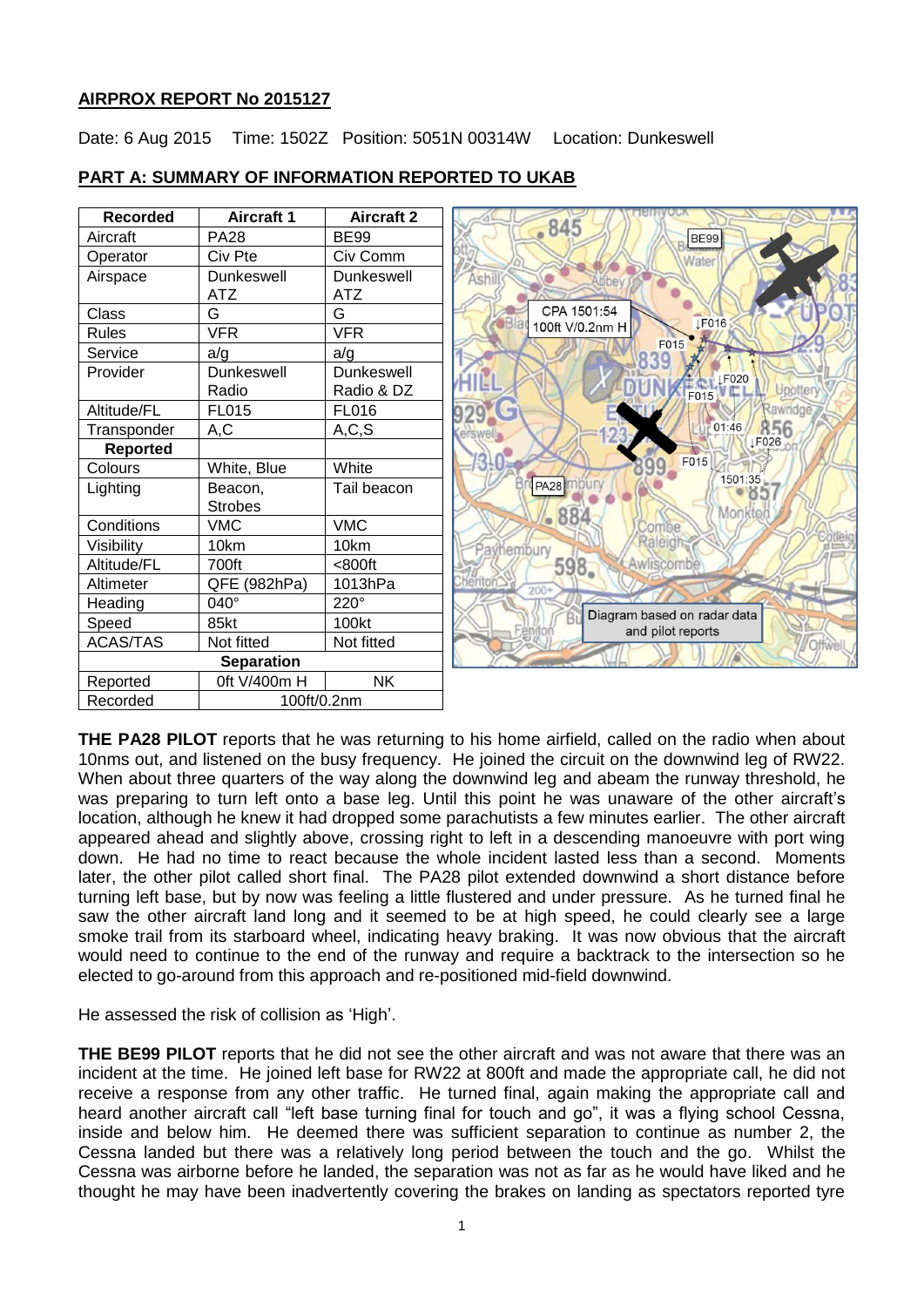smoke. He was aware that an aircraft behind him called for a go-around, but considered this appropriate as he was on the runway.

He assessed the risk of collision as 'None'.

## **Factual Background**

The weather at Exeter was reported as:

METAR EGTE 061450Z 30009KT 260V350 9999 SCT048 20/11 Q1014

#### **Analysis and Investigation**

#### **UKAB Secretariat**

Although Dunkeswell operate A/G and therefore RT transcripts and radar replays were not available, the incident was able to be viewed on the NATS radars. The follow screen shots show the positioning of the BE99 on base leg and the PA28 downwind. There was also another aircraft, a C182, which whilst not involved in the Airprox was positioning downwind in close proximity to the PA28 and may have become a focal point for the BE99 pilot as he integrated into the circuit.



Figure 1 (time -1500:45)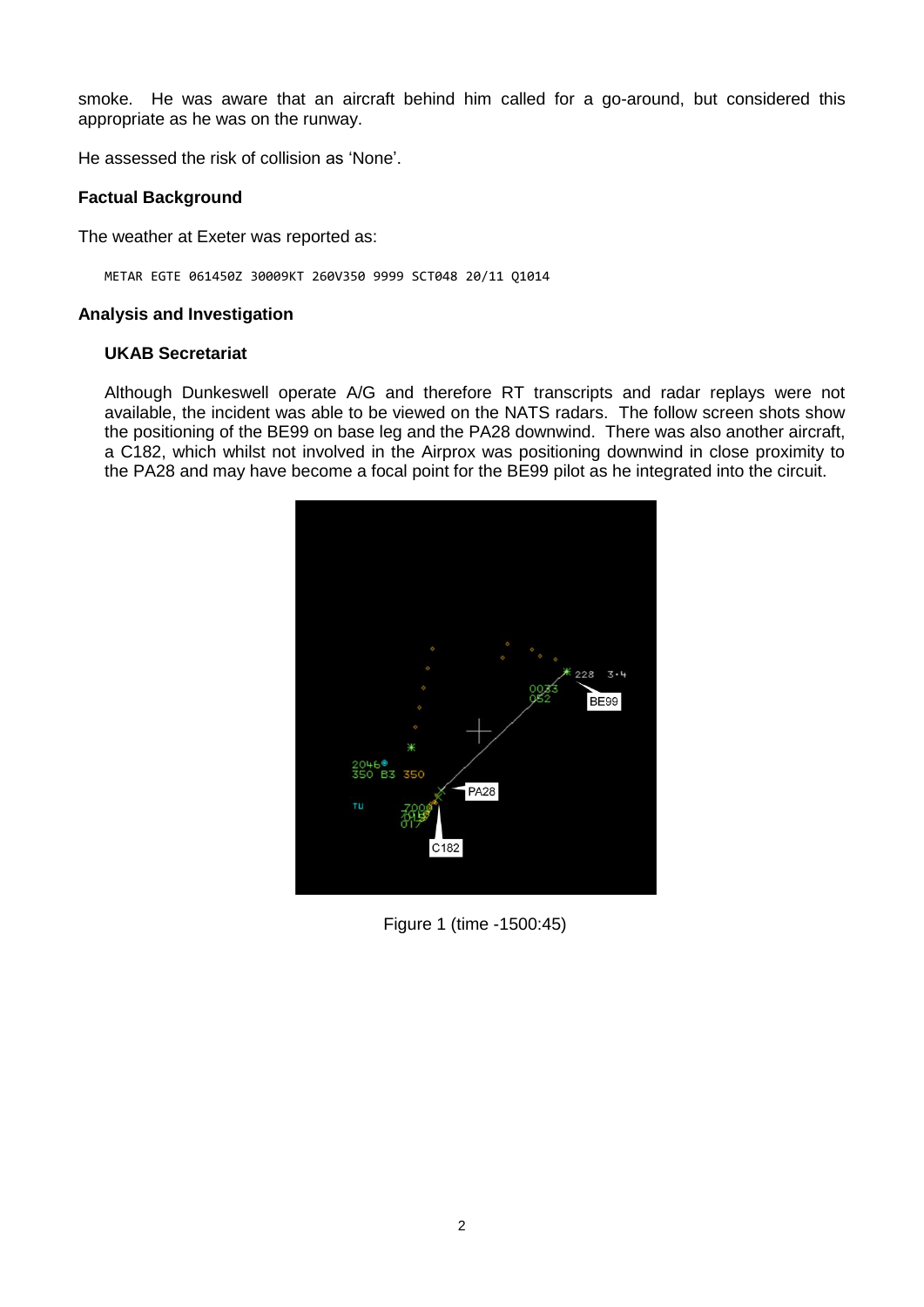

Figure 2 (1501:37)



Figure 3 (1501:49, just before CPA)

Both pilots shared an equal responsibility for collision avoidance and not to operate in such proximity to other aircraft as to create a collision hazard<sup>1</sup>. An aircraft operated on or in the vicinity of an aerodrome shall conform with or avoid the pattern of traffic formed by other aircraft in operation<sup>2</sup>. When making an approach to land SERA regulations state:

1 SERA.3205 Proximity.

 $\overline{\phantom{a}}$ 

 $2$  SERA.3225 Operation on and in the Vicinity of an Aerodrome.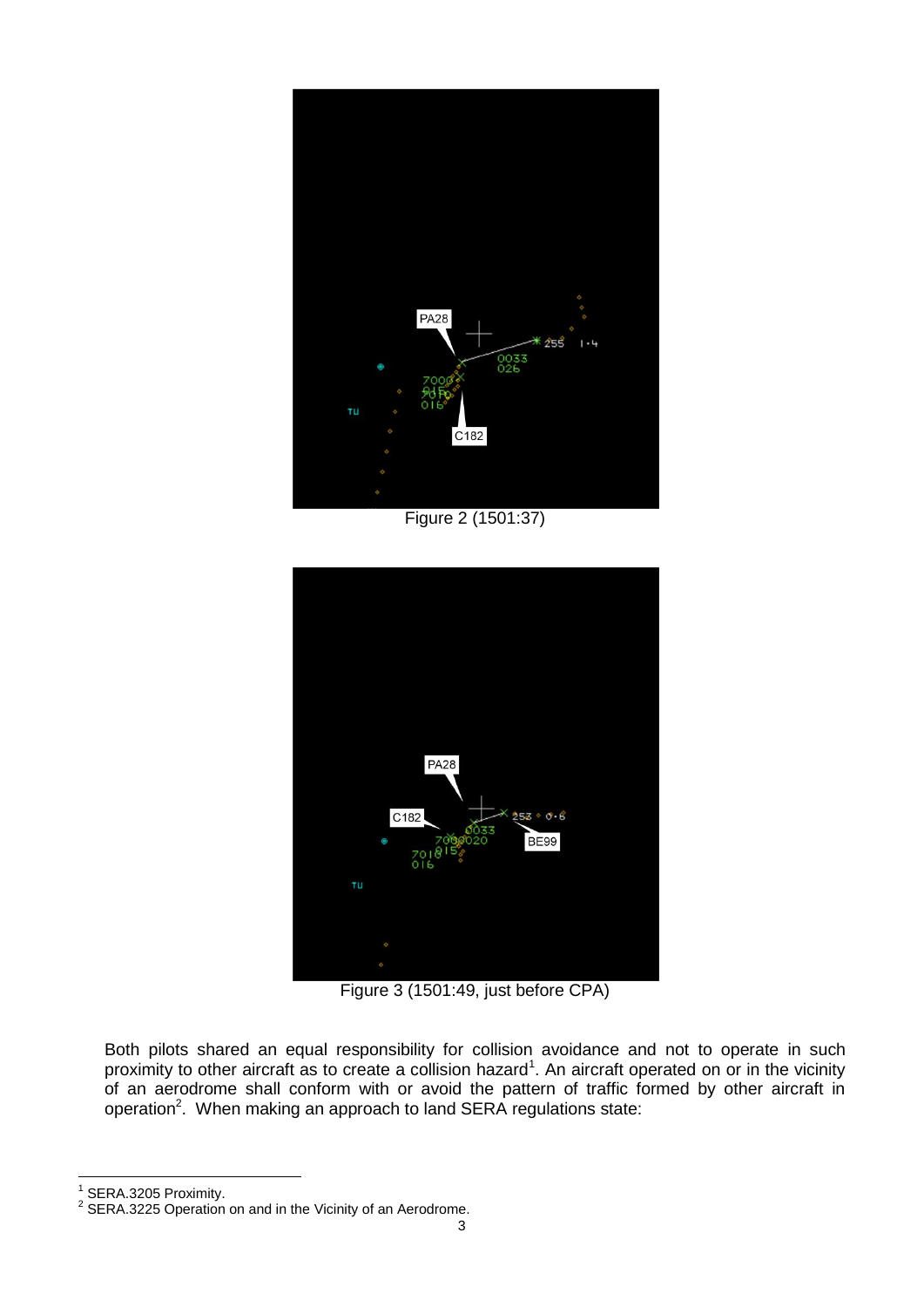*Landing.* An aircraft in flight, or operating on the ground or water, shall give way to aircraft landing or in the final stages of an approach to land.

(i) When two or more heavier-than-air aircraft are approaching an aerodrome or an operating site for the purpose of landing, aircraft at the higher level shall give way to aircraft at the lower level, but the latter shall not take advantage of this rule to cut in front of another which is in the final stages of an approach to land, or to overtake that aircraft.<sup>3</sup>

## **Summary**

An Airprox was reported on 6 August 2015 at 1501 between a PA28 and a BE99. Both pilots were operating VFR in VMC in the Dunkeswell visual circuit, listening out, and making calls on the Dunkeswell a/g frequency. The PA28 pilot joined downwind and perceived that the BE99 cut in front of him on finals. The BE99 pilot joined left base and did not see the PA28.

## **PART B: SUMMARY OF THE BOARD'S DISCUSSIONS**

Information available consisted of reports from the pilots of both aircraft and radar photographs/video recordings.

The Board first discussed the actions of the PA28 pilot and noted that he had elected to join downwind, which he was entitled to do, and was listening out on the Dunkeswell frequency; he reported that he hadn't heard the BE99 making any calls on the RT, and was therefore not expecting him to join on the base leg. The Board discussed the fact that, at A/G airfields, there is no air traffic control and it is therefore up to the pilots to integrate into the circuit safely whilst making the correct positioning calls to ensure that other pilots know where they are. In this respect, the Board noted also that both pilots had reported that the RT was busy. They opined that the PA28 pilot might easily have missed the BE99 pilot's calls, but without an RT transcript the Board were unable to know for certain that all calls were correctly made.

Turning to the BE99, some members informed the Board that parachuting operators often have commercial pressures placed upon them to land quickly in order to get the next set of parachutists into the air as soon as possible. As such, it is not unusual for parachuting operators to use a baseleg join to expedite their recovery, which they are entitled to do provided that they integrate properly into the circuit and sequence with other aircraft already forming a pattern of traffic. The Board noted that, in this instance, the BE99 pilot described fitting in behind a Cessna aircraft (not involved in the Airprox), and that radar replays showed that the Cessna was close to the PA28 as both aircraft tracked downwind. Some members opined that, assuming that the BE99 pilot looked downwind, it could have been that the BE99 pilot was therefore concentrating on the Cessna and that this was why he did not see the PA28. However, other members commented that the BE99 pilot reported only becoming aware of the Cessna when it called turning left base; there was therefore some uncertainty in the minds of the Board about how well the BE99 pilot had looked out downwind before making his base-leg join. Ultimately, members noted that the PA28 pilot had reported making the appropriate radio calls within the circuit and was there to be seen by the BE99 pilot (along with the Cessna which was also downwind).

In determining the cause of the Airprox, the Board agreed that the BE99 pilot had not integrated properly into the busy visual circuit. In determining the risk, the Board noted that the BE99 pilot had not seen the PA28, and that the PA28 pilot saw the BE99 too late to take any avoiding action. With radar replays indicating that there had been about 100ft and 0.2nm separation between the two aircraft, the risk was assessed as Category A, chance had played a major part in events and separation had been reduced to a minimum.

 $\overline{\phantom{a}}$  $3$  SERA 3210 Right of way.